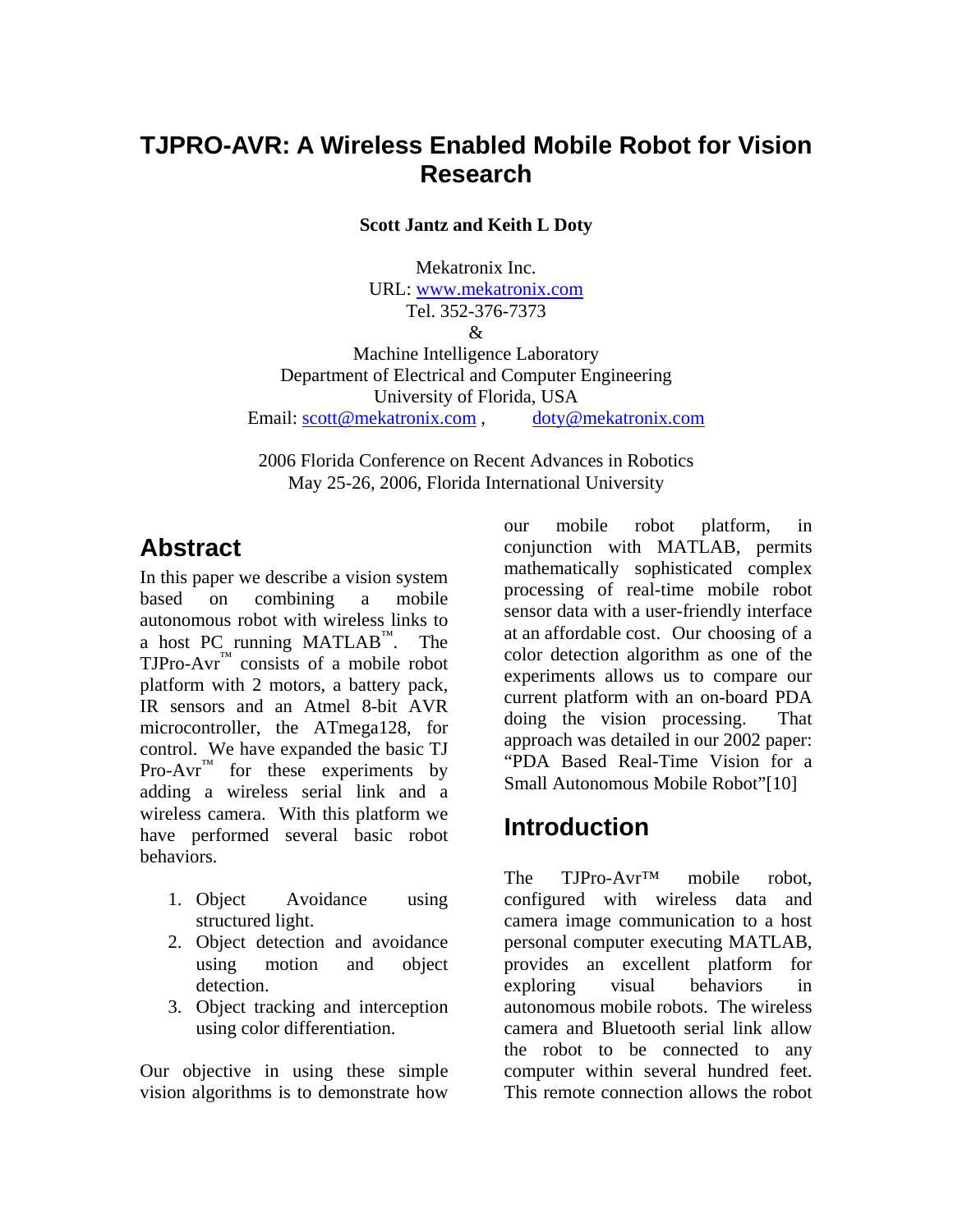to take advantage of the processing power on a PC without carrying around the PC's weight or power supply. This allows the robot to be small, inexpensive and harmless, while still very capable.

 Using MATLAB to control the robot allows very fast development of vision algorithms. Since many common matrix and vision algorithms are built into MATLAB we can focus on experimentation and not just writing code. Not only does MATLAB allow easier and faster vision algorithm development, but its C-like syntax allows robot control to be easily implemented as well.

## **TJ Pro-Avr™ Robot Platform**

The TJ Pro-Avr™ / Wireless platform (**Figure 1**) uses the Mekatronix Mekavr128 microcontroller board, based on the Atmel Atmega128 microcomputer, as its main controller. Mekatronix's Robot ASCII Command Interpreter (RASCII) executing on the robot controller during the experiments allows full remote control of the robot and complete, remote access to its sensor values through the wireless serial data port. Through RASCII serial commands we can control the motor speed and query all the sensors. To extend this control to the computer running MATLAB the robot sends the serial data through the Xbee Bluetooth module. On the computer side another Xbee Module converts the data to a USB serial port. The use of Bluetooth allows the robot communication to run at a full 115200 baud. This high-speed communication enables real-time control of the robot with little or no latency to motor commands.

 To transmit video we use a Grand Tec RFC-3000 wireless camera. The receiver for this camera includes a USB video capture device to digitize the images. MATLAB includes a video capture library, which allows us to easily capture images from a variety of sources with just a few lines of code.



**Figure 1: TJ Pro-Avr™ robot vision system.** 

.

## **Experiment 1: Structured Light**

To show the power of the Wireless TJPro-Avr™ platform we will start with a very simple example. We will show how to program the robot to avoid obstacles using IR light. During this experiment the only addition to the robot was an IR (940nm) filter placed in front of the camera lens. The TJPRO includes IR LEDs and detectors for collision avoidance. Normally the TJPRO uses 40Khz, 940nm light to avoid obstacles.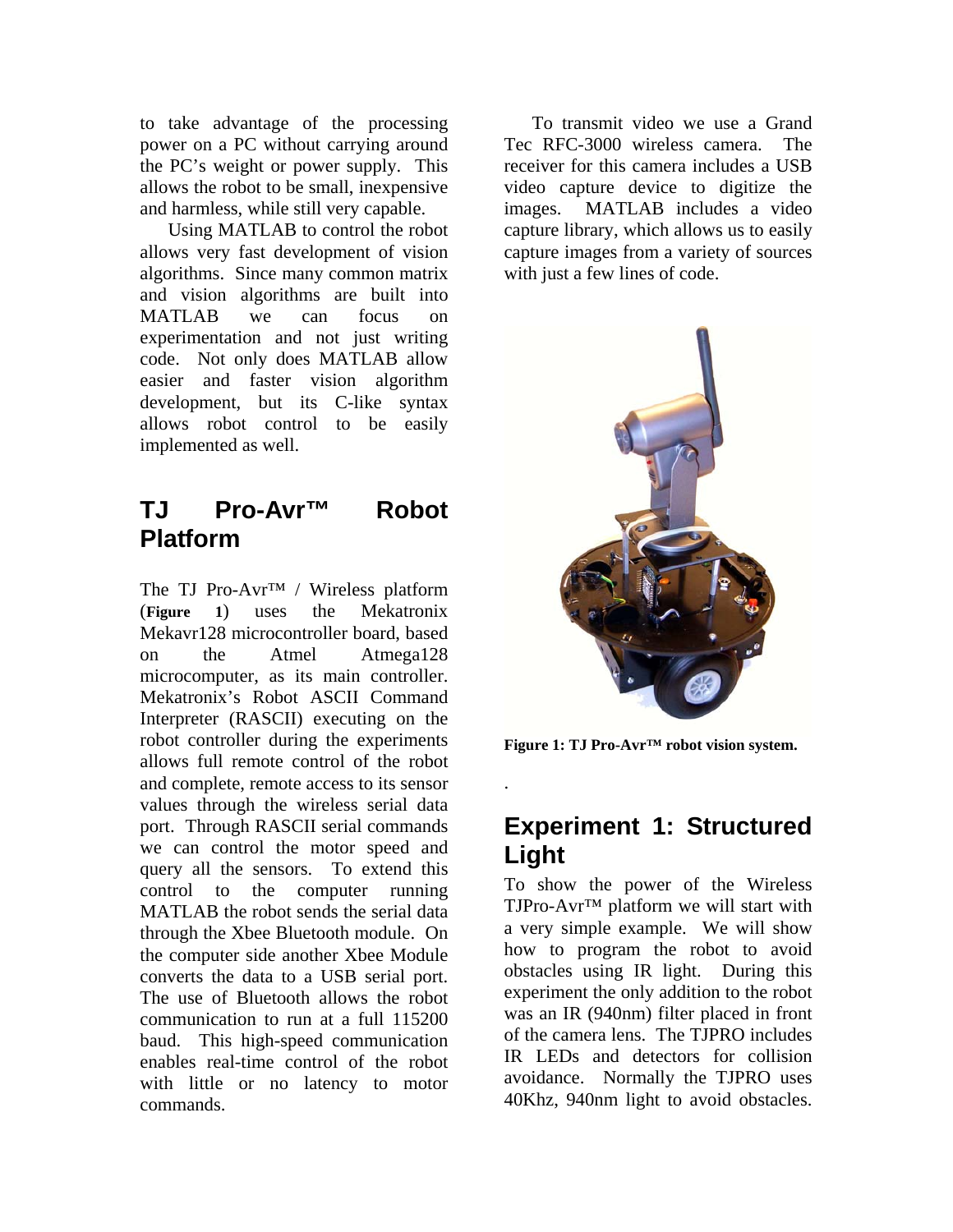Receivers tuned to 40Khz detect the illumination of nearby objects and the output voltage of the sensors roughly measures the distance.

 Using the camera system we ignore these receivers and simply use the LEDs to illuminate the surroundings in a frequency of light that will pass through the filter. This filter allows the vision algorithm to be very simple. When there are no objects nearby to reflect the IR light the image appears completely black. Only when an object is close by does the robot see any reflection (**Figure 2**).



**Figure 2: screen shot showing an IR illuminated object to the left of the robot.** 

In Figure 2 the main blob consists of an IR illuminated wall. The circle results from the circular radiation pattern of light cast by the IR LEDs on the front of the robot.

 To get to this processed image from the original captured image in (**Figure 3**) we use several image processing techniques.



**Figure 3: Original image showing IR illumination through filter.** 

After capturing the image from the camera the MATLAB program converts the RGB image to a grayscale image:

```
\mathbf{v}id \mathbf{v}videoinput('winvideo',1,'RGB24_320x240'); 
frame = get snapshot(vid);BW = rqb2qray(frame);
```
Then the image is run through a simple black and white threshold detection:

```
level = 0.37;
BW2 = im2bw(BW, level);
```
We can use this simple technique because we are using structured light, which greatly simplifies the image. Then our program applies several morphological operators:

```
I2 = imclose(BW2, se);final = imabsdiff(I2, OldI);
I3 = imfill(final, 'holes');
I4 = bwareaopen(I3,50);
```
With a differential to the last frame inbetween the close and fill operators. Morphology allows us to simplify the image and eliminate much of the noise. Morphological operators treat binary images as sets which are members of a two dimensional space. [9]. For example we can use the *erosion* operator. Erosion is defined as

```
{x | (B)_{x} \subseteq A}
```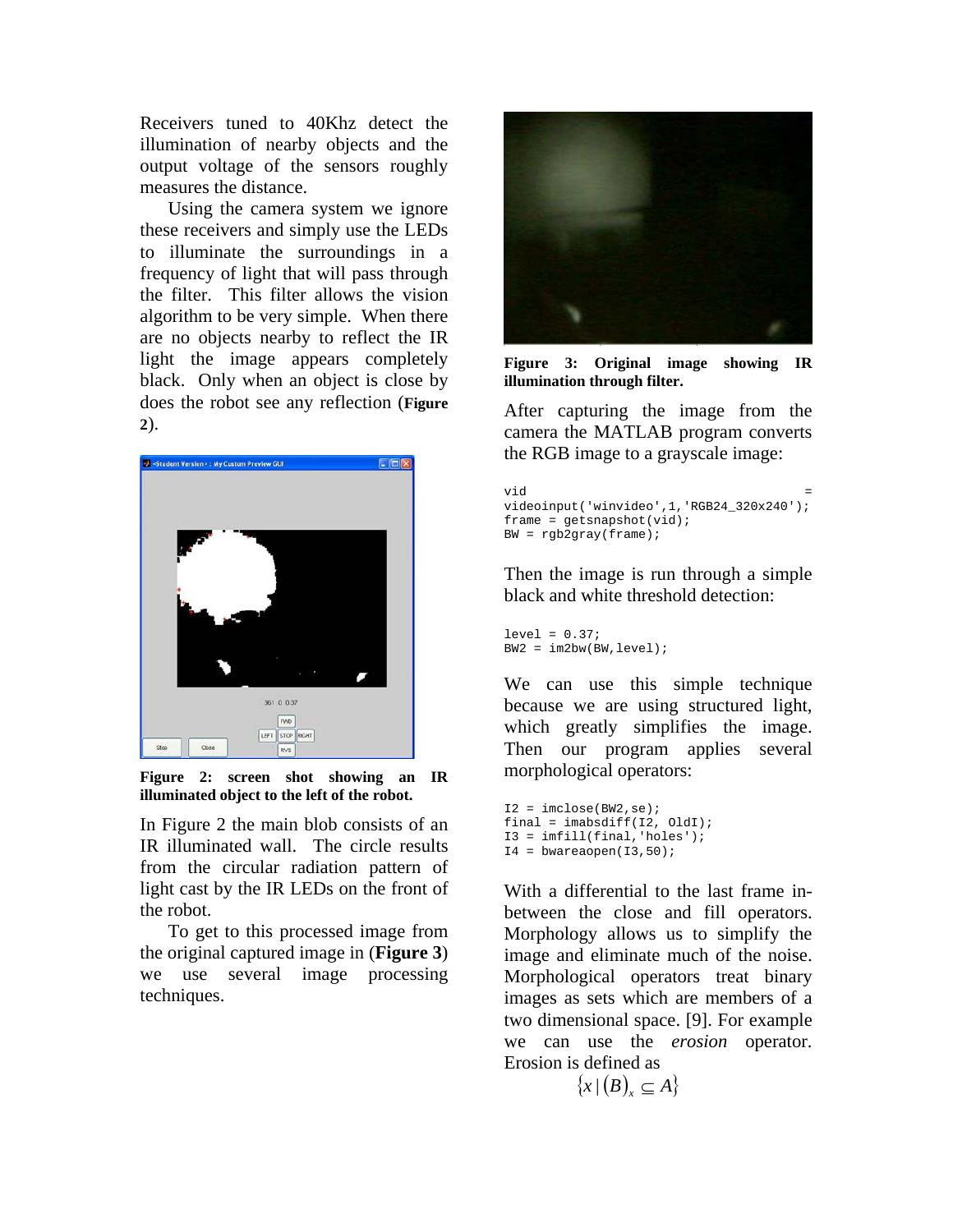Where erosion results in a set of points for which *B* fits entirely inside *A*. Erosion eliminates any pixels not part of a continuous object and most of the "shot" noise produced by the camera. MATLAB has more advanced operators at our disposal such as close and fill, which combine an erosion operator with a dilation operator.

 To obtain simple data from this black and white image MATLAB can calculate the centroid and area of each blob detected by our morphology. When MATLAB executes:

 $L = b$ wlabel(I4); graindata = regionprops(L,'basic');

We are left with an array of centroids and areas for all the blobs detected. This data is used to determine how the robot should react. The movement algorithm is very simple; the robot flees from any large blobs.

 In addition to demonstrating some important image processing techniques this experiment allows us to test the performance of the robot. Because the end result is simple IR collision avoidance we can directly compare the speed of the robots reactions to those using the IR sensors directly, without image processing. Under the control of MATLAB through a wireless interface the robot moved around objects with about the same dexterity as the on-board computer control with IR sensors. This result suggests to us that our mobile robot vision system can be used for more complex and useful vision algorithms.

# **Experiment 2: Simple Visual Flow**

Our second experiment involves implementing collision avoidance based on animal-like behaviors using natural light. We will combine several basic vision ideas to produce simplified data from a continuous video feed. The MATLAB program will capture a frame, as before, and then perform two new operators:

```
I1 = edge(BW2, 'canny', 0.3);I2 = imclose(II,se);
```
The first line performs the Canny edge detection algorithm with a threshold of 0.3 this is a high threshold which eliminates almost all the false edges (ones due to texture rather than actual edges). Imclose is another combined morphological operator that helps rid the frame of false edges. Then:

```
final = imabsdiff(I2, OldI);
finalerd = imerode(final, se2);I3 = imfill(final,'holes');
```
The program performs these operators. Imabsdiff simply differentiates the images (new frame to old frame) in a similar way to the retina therefore if there is no movement the entire image will be black. After that we do a standard erode operator that eliminates some noise. In the final line we do a simple fill of all closed areas to amplify our moving edges. A moving edge will likely carve out a polygon that can be filled (**Figure 4**).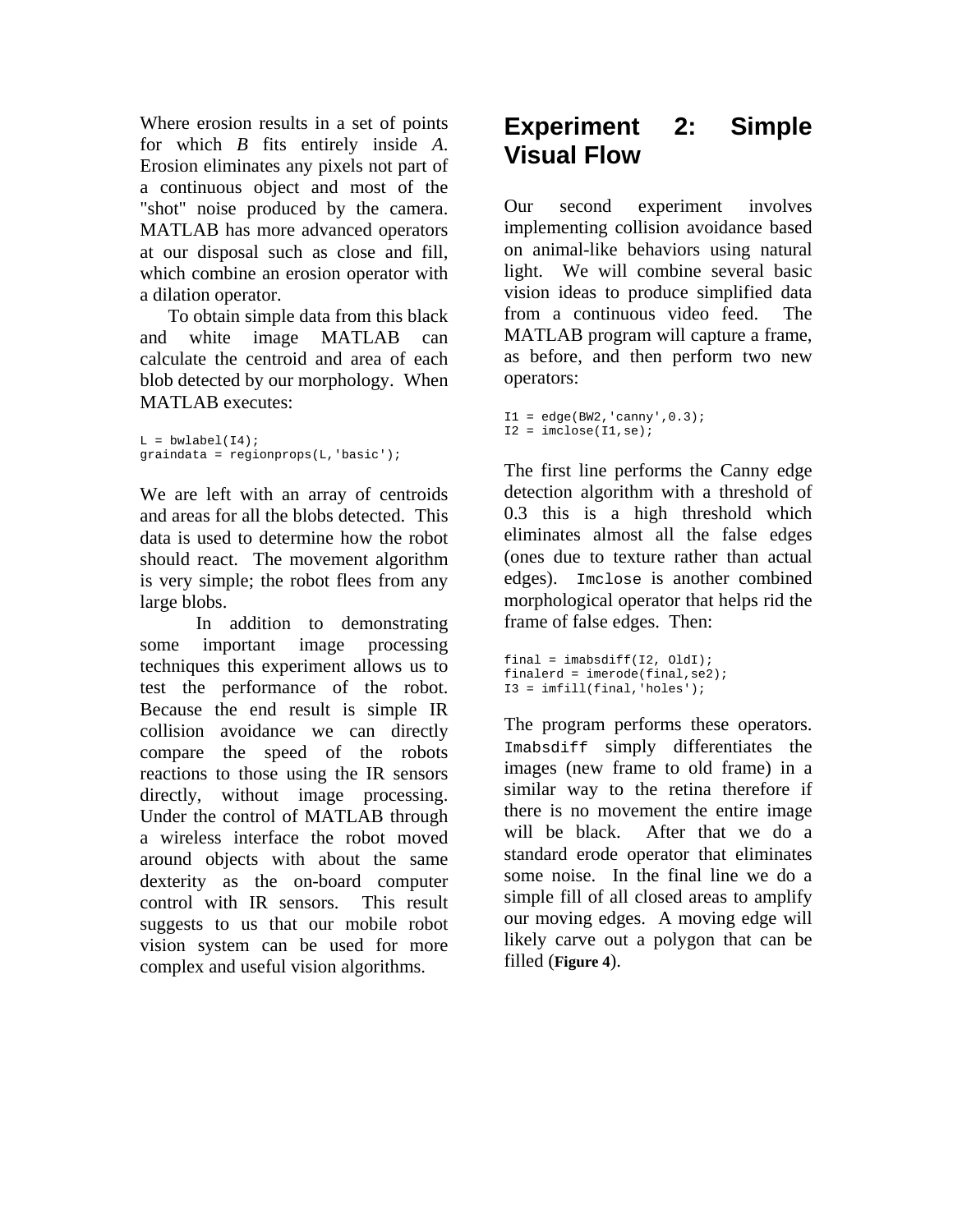

**Figure 4: Edge detection plus differential** 

This simple shortcut allows us to take complex edge data and distill the motion data contained in into area data. The larger (and closer) the edge the larger the area carved out by the moving edges. Also, the more the edge moves from last to current frame the closer the edge is to the robot (due to parallax). Area and position of filled areas, then, yield important data on the edges: how fast they are moving and their size. To get to area and centroid we use the same code as the last experiment. After obtaining our arrays of centroids and areas for all the blobs in the final frame we sort them by ignoring the top half of the frame (mostly distant objects) and calculate 3 weighted vector sums for the remaining ones. These correspond to the amount of clutter in the left, center and right visual field of the robot. The robot control algorithm uses these numbers to choose an action that will reduce the likelihood of a collision.

# **Experiment 3: Robot Soccer**

In this experiment we combine several of the techniques used in the other experiments with color space remapping. The goal is for the robot to be able to recognize a red ball and take it to a blue goal. For our robot to see a colored ball, it first must differentiate between the color of the ball and all other colors.

 RGB values produced by the camera cannot be easily interpreted as to the redness, greenness or blueness humans see. To enable the robot to differentiate between object colors roughly according to human vision, the RGB values must be remapped to another color space. Our two best options are YUV (also know as YIQ) and HSV (also known as HIS) color spaces [1] [2] [3] [6] [12] [9].

In HSV the values of Red Green and Blue are transformed into Hue, Saturation and Value where, theoretically, Hue completely represents the color independent (at least in theory) of lighting. Again MATLAB helps us quickly implement this. After capturing the frames just like in the other programs we convert to HSV color space through the following function:

frame2 = rgb2hsv(getsnapshot(vid));

And to determine what hues correspond to various objects we can use the following tool:

imtool(frame2);

 to produce the image tool display in (**Figure 5**)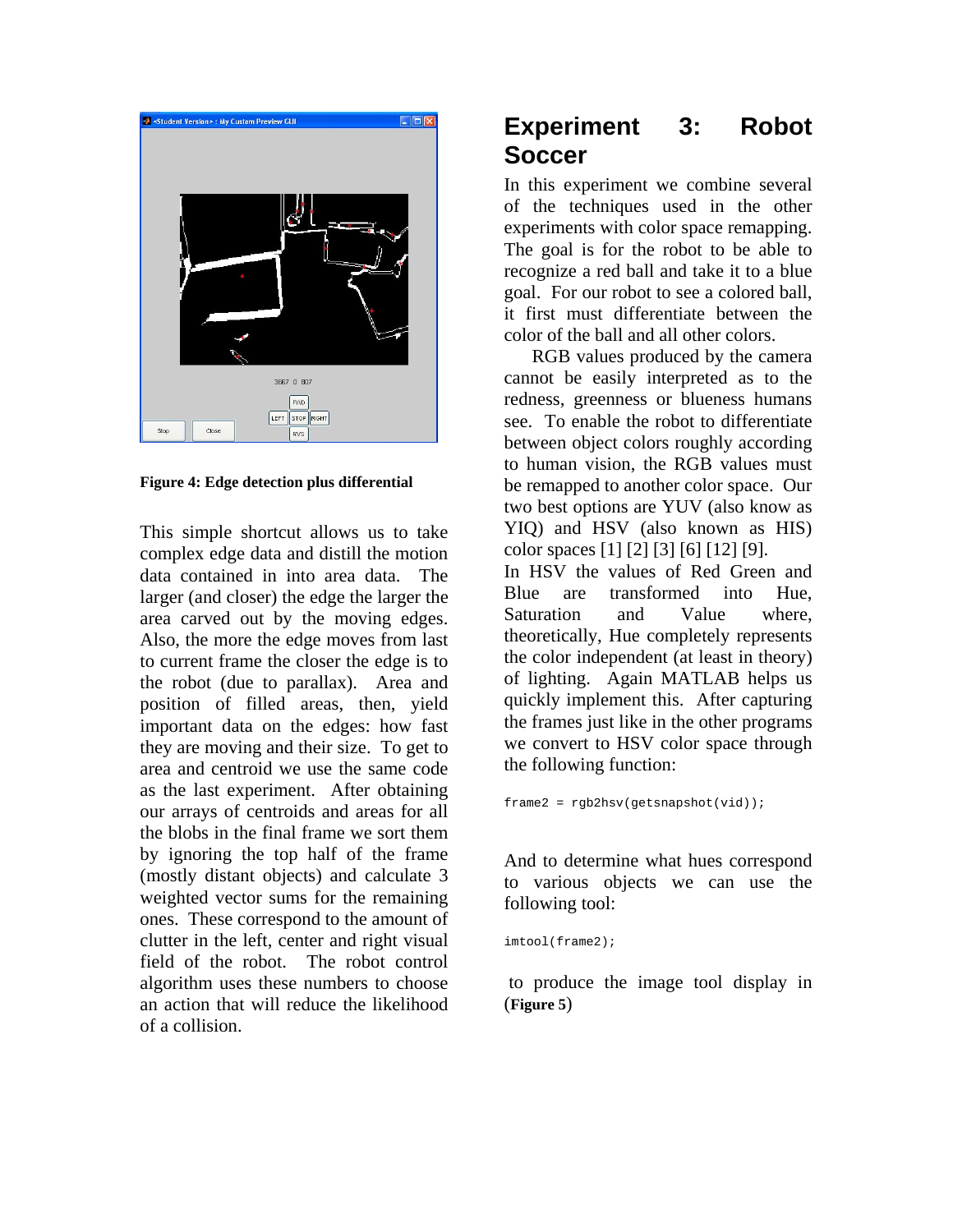

#### **Figure 5: Display from imtool of an HSV converted image.**

The pixel info at the bottom allows us to see values of any area we point to in the image. This is a very powerful tool for debugging and setting color ranges. We then convert this image to 2 black and white frames both containing only red or blue pixels (**Figure 6**)(**Figure 7**)



**Figure 6: Blue pixel image.** 



#### **Figure 7: Red pixel image.**

After data filtering, similar to the techniques used in the other experiments, the processed images are clean enough for the blob detection. The program computes the areas and centroids for all the objects and searches through them for the largest blue and largest red objects. These points are shown by red and blue stars in the output to help us debug.

 Now that the entire image has been distilled to two sets of coordinates we simply program the robot to move towards the red ball, centering itself in front of the ball and moving forward until robot and ball touch. Once the ball is touching the robot the algorithm starts searching for the blue area (the goal) and moves toward it. When both the red ball and a portion of the blue square are low enough in the frame (indicating they are close) the robot declares victory and backs up, leaving the ball on or next to the goal.

### **User Interface**

In addition to the powerful image acquisition and processing tools MATLAB also allows the easy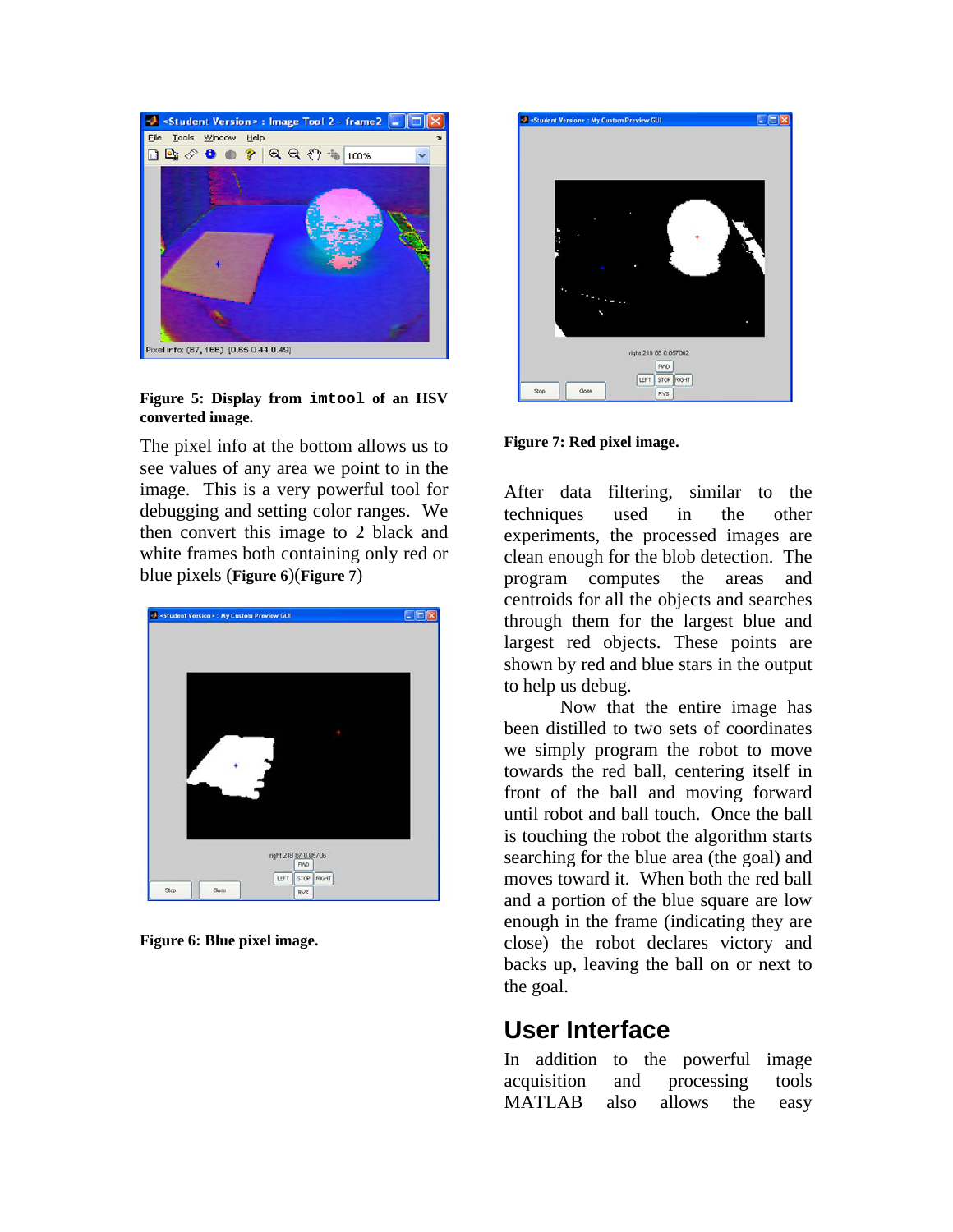development of a user-friendly interface. In many of the previously illustrated screen shots you may have noticed several buttons on the screen. The Stop and Close allow us to shut down the program running the robot, while properly closing open device drivers (serial port and video capture). This allows the program to gracefully exit and re-run without memory leaks or open device drivers that may cause errors. These buttons are easily created using the MATLAB GUI development and these buttons simply call a *callback* function to execute an action:

```
uicontrol('String', 'Close',... 
     'Callback', 'kill()',... 
     'Units','normalized',... 
     'Position',[.17 0 .15 .07]);
```
This is similar to most GUIs such as Windows or Linux widgets. The other buttons allow remote manual control of the robot while looking at the output of the vision algorithms executing on the host computer. This is an extremely powerful mobile robot vision algorithm development and debugging tool as it allows the developer to get "inside the head" of the robot and see through the robot's eyes by observing the visual effects of various algorithmic strategies.

### **Comparison to onboard PDA**

We have implemented a similar algorithm to the robot soccer experiment on a TJPro<sup>TM</sup> in a previous paper  $[10]$ . That platform consisted of a 68HC11 based TJPro™ robot and a Handspring PDA. The HandSpring PDA and *Eyemodule* camera made a good combination for simple vision work. The size of the PDA and camera were perfect for our TJ Pro™ robots. The GNU and PalmOS development environment is not as sophisticated as Visual C++ for windows, but it is certainly much better than the development tools for a custom microcontroller board. The PalmOS cannot easily deal with memory blocks greater than 32K in either a static mode or in dynamic memory allocation. The HandSpring speed may easily be increased to 54Mhz by using an overclocking program. Some experimentation would be needed to find a working baud rate at this speed since the serial clock would also be skewed. The cost of the system was a main advantage being less than half the cost of a low level laptop or desktop computer.

Here is how the the HandSpring version and the current configuration compare:

TJPro™ PDA advantages:

- 1. Power efficient computing.
- 2. External computer not needed.

TJPro™ PDA disadvantages:

- 1. Slow processor (54Mhz vs 3Ghz PC)
- 2. Memory constraints (32K objects)
- 3. Only C++ programming no vision libraries.
- 4. Vision algorithm development complex and difficult.

Wireless TJPro-Avr™ and MATLAB advantages:

- 1. High processing speed coupled with PC technology (3GHz currently)
- 2. Large memory coupled with PC technology (GByte or more)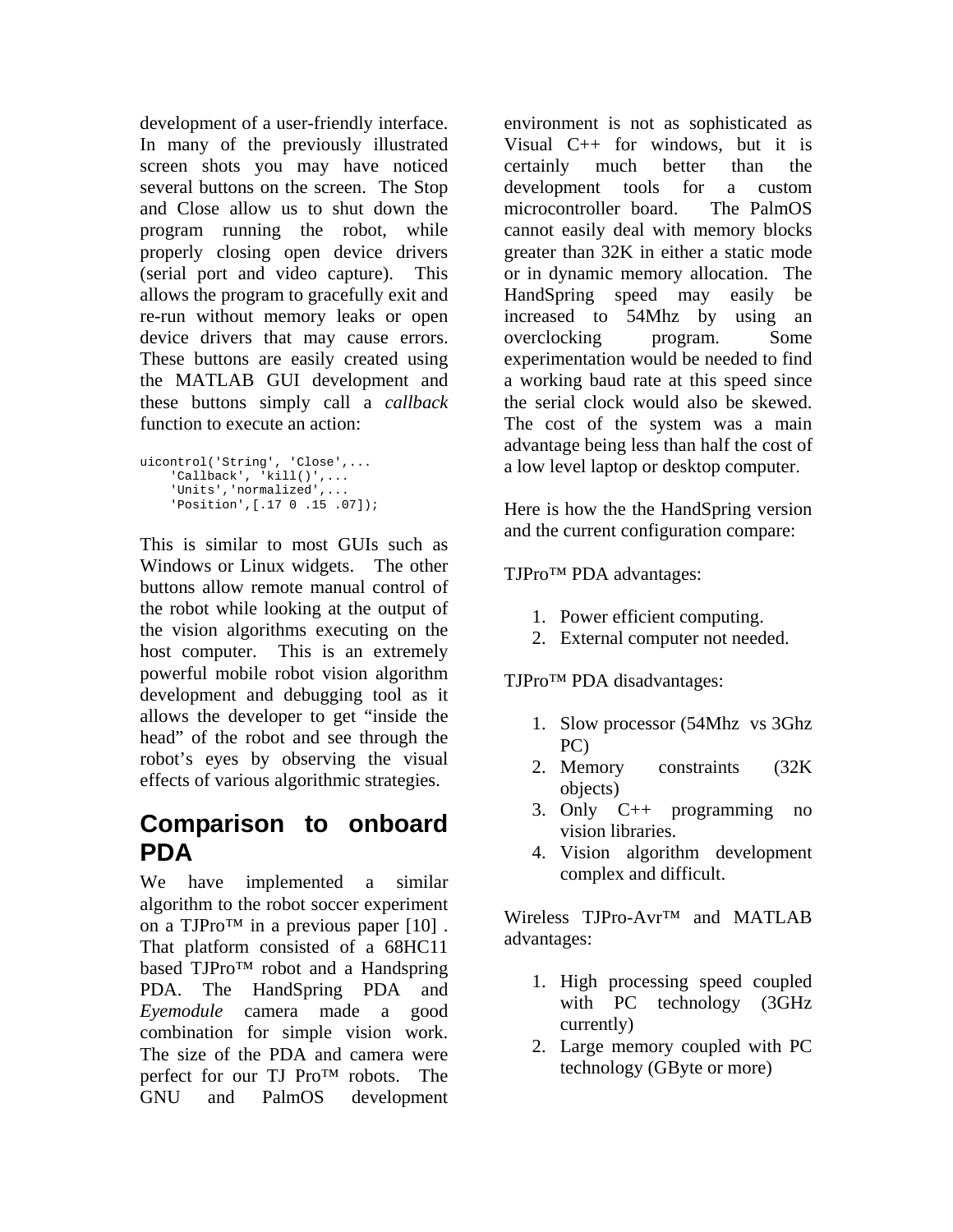- 3. Ease of software development: image acquisition and analysis libraries take much of the drudgery out of programming and allow the developer to go straight into sophisticated algorithms.
- 4. Portable: Need more processing power, buy a new computer there are little or no changes needed to the robot or MATLAB M files in order to move to a new computer or even a different OS.

Ties:

- 1. Size: The size of both platforms comparable.
- 2. Cost: About equal cost for both platforms, even after obtaining a MATLAB license, assuming the user already has a PC.

# **Future Work**

The work described in this paper only scratches the surface of what can be done with the wireless data and camera enhanced TJPro-Avr mobile robot platform working in conjunction with a host PC running MATLAB. This system clearly opens up the possibility of affordable, advanced image processing applications, such as stereovision. Our *M-file* code should have no problem supporting two cameras.

 All new computers support *hyper* threading and many new computers are coming with 2 and, soon, 4 physical processors. To improve real-time performance, the vision algorithms can run multiple threads of MATLAB on multiple physical processors. Bring able to take advantage of all these processors on the newest platforms would propel

this platform ahead of any stand-alone robot platform at a fraction of the cost.

### **References**

[1] Bandlow T. et al, *Fast Image Segmentation, Object Recognition and Localisation in a RoboCup Scenari*o, Lecture Notes in Artificial Intelligence Volume 1856, Springer, Berlin, 2000.

[2] Bartelds, R. et al, *Clockwork Orange: The Dutch RoboSoccer Tea*m, RoboCup 2001, Springer-Verlag, Berlin, 2001.

[3] Berry A., *Soccer Robots with Local Visio*n, Honours [sic] Dissertation, Univ. of Western Australia, Dept. of Electrical and Electronic Engineering, 1999.

[4] Carlson, N. R. *Physiology of Behavior* (5<sup>th</sup> ed.). Needham Heights, MA: Allyn and Bacon, 1994.

[5] Fairhurst, M. C. *Computer Vision for Robotic Systems: an Introduction.* New York: Prentice Hall, 1988.

[6]Foley, J. D., van Dam, A., Feiner S. K., Hughes, J. F. *Computer Graphics Principles and Practice*. New York: Addison-Wesley, 1997.

[7] Foster, L. *Palm OS Programming Bible*. Foster City, CA: IDG books, 2000.

[8] Fu, K. S., Gonzalez, R. C., & Lee, C. S. G. *Robotics: Control, Sensing, Vision and Intelligence*. New York: McGraw Hill, 1987.